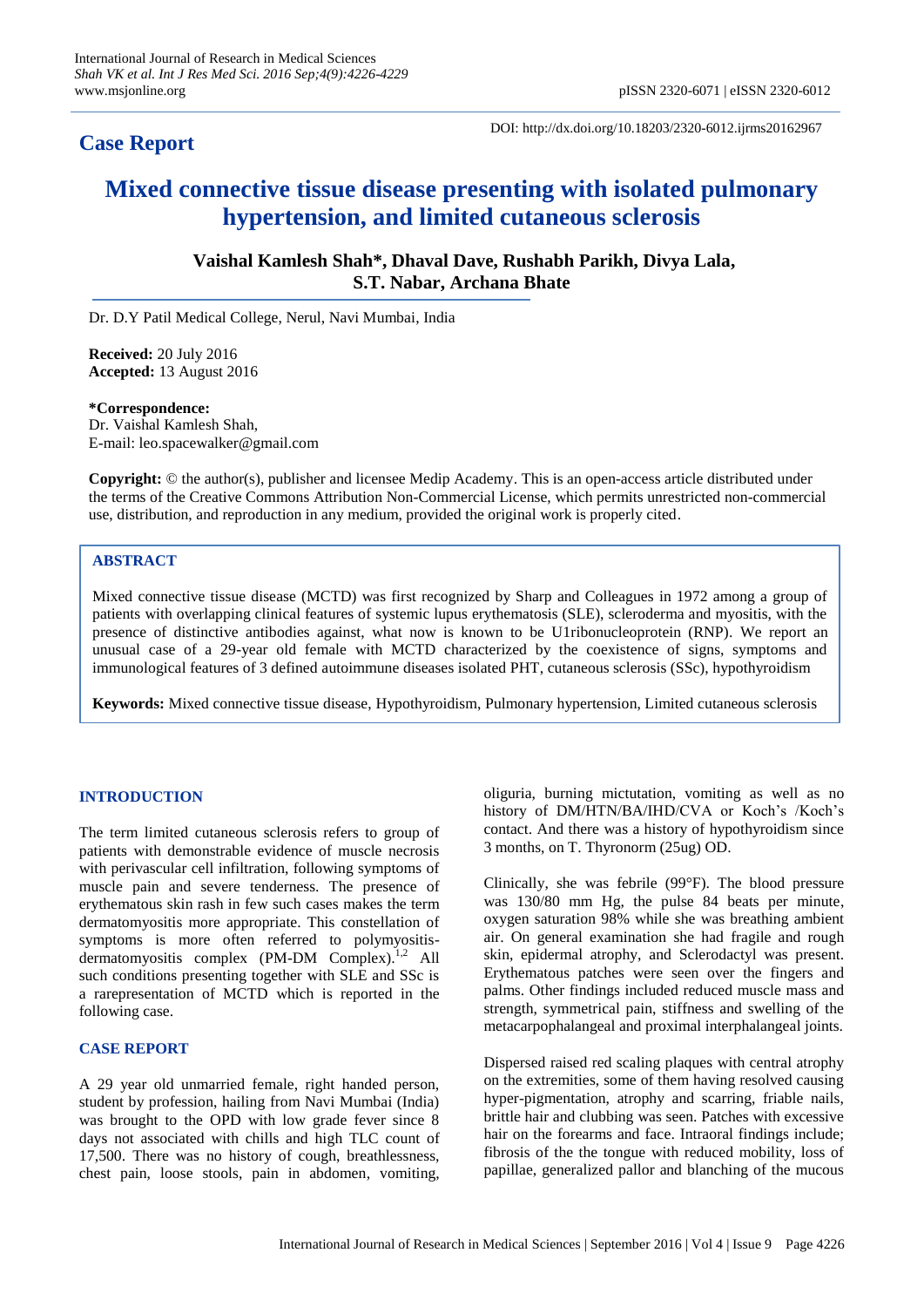membrane, and diffuse fibrosis of the buccal mucosa with loss of normal elasticity. Also, a diminished oral aperture with the interincisal distance of 2.3 cm was noted.



**Figure 1: Sclerodactyly and swelling of metacarpo phalangeal joints.**



**Figure 2: Cushingoid face with sparse madarosis and hyperpigmented patches.**



**Figure 3: Reduced oral aperture.**

History of photosensitivity and bluish discoloration of the fingers on exposure to cold was present.  $RS - Air$  entry bilaterally equal; CVS- S1, S2 heard, S2 loud; P/A – Soft, Non tender; CNS – Power 5/5 in all limbs; DTR and superficial refelexes present B/L and No sensory peripheral neuropathy.

Her basic investigations were sent and the blood reports showed Hb-13.8g/dl; TLC-14,200; Plt -100000; MCV-96.0 fL; MCHC 31.9 pg. Electrolytes, RFT and urine routine report was normal. LFT showed mildy raised enzymes and hyperbilirubinemia (1.3); Calcium-8.3 mg/dl; ESR  $-18$  mm/hr; CRP raised-7.3 {Normal 0-6}; HHH – Negative. In view of persistent high TLC Counts, following investigations were sent: Bactec Blood Culture

was found to be normal and urine culture and sensitivity was *enterococcus spp.* ECG showed normal sinus rhythm with peak pulmonale p waves and T wave inversion in v1 to v6.

2 Decho was suggestive of: LVEF-55%; dilated right atrium and right ventricle, severe tricuspid regurgitation; PASP – 120 mm of hg, severe pulmonary hypertension; minimal pericardial effusion. Thyroid profile was WNL; abdominal sonography was within normal limits and in Chest X ray no abnormality was detected. Certain special investigations were sent which were found to be in the abnormal range and are as follows:

The immunological profile revealed a high ANA titer of 56.74 {Normal <20}, ANA Blot was sent. nRNP/Sm positive –

- Systemic lupus erythematosus
- MCTD (Sharp Syndrome)
- Systemic sclerosis
- Polydermatomyositis

Nulcleosomes positive - Sytemic lupus erythematosus. Cardio reference was taken in view of 2D echo findings and HRCT with Ct pulmonary Angio and LL AV doppler were advised. HRCT with CT Pulmonary Angio – Mild right and mimimal left plural effusion; Mild cardiomegaly with dilatation of the right ventricle and right atrium and pericardial effusion. Mediastinal lymphadenopathy; B/L LL AV Doppler - Slow flow in bilateral posterior tibial artery; No evidence of DVT. PFT was advised with showed reduced DLCO and mild restrictive airway disease.

Skin biopsy was not advised as it would lead to nonhealing ulcers. As per urine culture sensitivity reports, patient was started on T. Nitrofurantoin. Patient was treated with corticosteroids along with immunosuppressant. The patient was given antibiotics and started on T. Sildenafil. After about 1 month of intensive treatment, the evolution was excellent with significance remission of subjective clinical complaints and an improved general status. An improvement of laboratory parameters was also seen.

The long term prognosis is uncertain due to involvement of multi organic dysfunction. A close follows up of the patients' clinical condition, evolution and therapeutic adjustments are necessary.

#### **DISCUSSION**

The prevalence for MCTD it is probably around 10/100000. The female: male ratio is about 9:1.The term "connective tissue disease" (CTD) includes a large group of conditions characterized by considerable clinical diversity, heterogeneity and complexity. Although MCTDs can generally be clinically and serologically defined as distinct and separate entities, many patients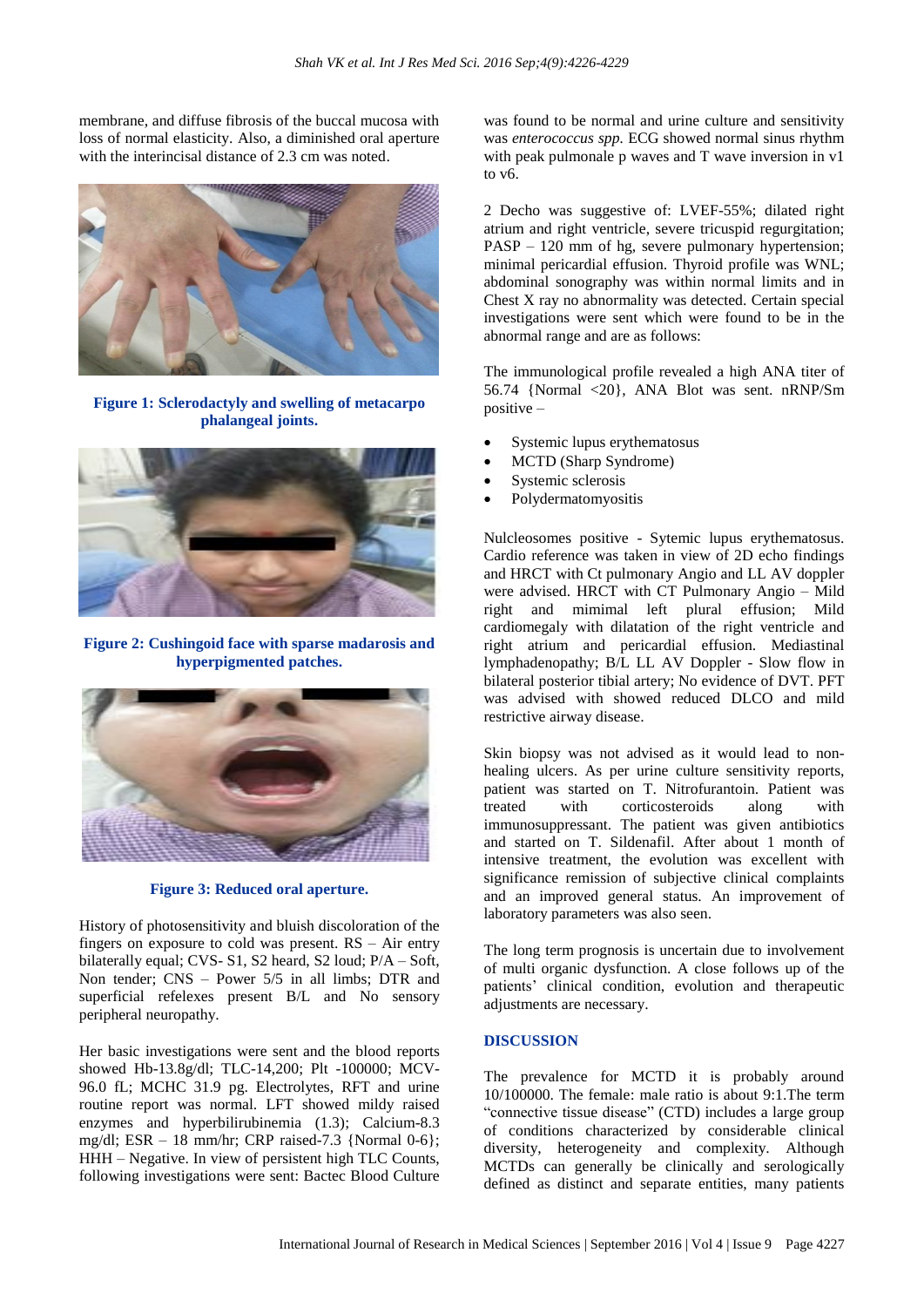diagnosed with autoimmune rheumatic disease cannot be categorized easily into one of the established conditions.<sup>3</sup> The existence of patients with signs, symptoms and certain laboratory test results suggestive of a systemic autoimmune disease but fulfilling more than one classification criteria for well-defined CTDs is a more and more common experience in clinical practice.

As opposed to some early stages of CTDs that might be undefined, unclassifiable or perhaps incomplete, with clinical elements and laboratory results suggestive of a systemic disease but not fulfilling criteria for welldefined CTDs, overlap syndromes define patients exhibiting enough features to meet the diagnosis of several CTDs at the same time. Thus, they "overlap" two or more diseases. Any CTD can be a partner in an overlap disorder<sup>4</sup>

Mixed connective tissue disease (MCTD) is the prototype of an overlap syndrome. Since its original description by Sharp and collaborators in 1972, as an apparently unique syndrome combining clinical elements of SSc, SLE and PM, associated with antibodies to RNAse sensitive extractable nuclear antigen, many clinical, serologic, and genetic studies have analysed the different aspects of this entity.<sup>5</sup>

The relevance of defining MCTD as a separate disease entity has been challenged, some authors considering it just a subset of  $SLE<sup>6</sup>$  Over the past 30 years there has been a continuing debate as to whether MCTD constitutes a "distinct clinical entity" and it still remains a controversial diagnosis.<sup>7</sup>

Most authors agree that MCTD is a distinctive entity rather than a haphazard association of clinical and serological features and that the presence of high titres of autoantibodies to U1RNP influences the expression of connective tissue disease in ways that are relevant to prognosis and treatment.<sup>8</sup> In present patient, the clinical examination and the data obtained by investigations did not permit us to include this case in one of the typical, well established CTDs.

Autoimmune condition was then suspected on the basis of detailed clinical examination and the basic laboratory investigations which were done. A high level of suspicion in such cases can usually lead to prompt diagnosis of any CTD. Therefore after reviewing our case we found that our patient is suffering from a MCTD which presented with isolated pulmonary hypertension, and limited cutaneous sclerosis.

In a study on 118 patients, Caramaschi and collaborators evaluated the coexistence of additional autoimmune disease in a population of patients suffering from SSc. Their findings showed that approximately one third of patients affected by SSc developed one or more additional autoimmune diseases. Hence such patients must be carefully evaluated, both at the onset as well as during follow up for the possible co- existence of multiple autoimmune disorders. We intend to undergo a close follow-up of the patient's clinical status and to monitor repeatedly, the titers of the autoantibodies in order to obtain an overview of their dynamics.

In practice, the exact immunologic diagnosis makes a big difference because the detection of an autoantibody may help the clinician to anticipate particular complications and to evaluate the outcome of the patient. The identification of overlapping features in a given patient is also important because treatment needs to be directed specifically at some of these features.

Overall, the picture of overlap syndromes with respect to CTDs is complex and heterogeneous. Observer bias might play a role in disease classification, so the presence of specific autoantibody profiles is certainly a useful tool in the diagnosis evaluation of such patients.

### **CONCLUSION**

Present patient presented with isolated pulmonary hypertension with Hypothyroidism with limited cutaneous sclerosis and was furthermore diagnosed to have MCTD which is a very rare incidence in itself. Early diagnosis and appropriate treatment forms the key for the management of this rare disabling condition.

*Funding: No funding sources Conflict of interest: None declared Ethical approval: Not required*

### **REFERENCES**

- 1. Bennett RM, O'Connell DJ. Mixed connective tissuedisease: a clinicopathologic study of 20 cases. Semin Arthritis Rheum. 1980;10:25.
- 2. Dubowitz V. Inflammatory myopathies. In: Muscledisorders in childhood. In the series of Major
- 3. problems in clinical practice. Editors: A. J. Schaeffer, M. Markowitz, W. B. Saunders Co. Ltd.,Philadelphia, London. 1978;16:202.
- 4. Lorber M, Gershwin ME, Shoenfeld Y. The coexistence of systemic lupus erythematosus with other autoimmune diseases: the kaleidoscope of autoimmunity. Semin Arthritis Rheum. 1994;24:105-13.
- 5. Jury EC, D'Cruz D, Morrow WJ. Autoantibodies and overlap syndromes in autoimmune rheumatic disease. J Clin Pathol. 2001;54:340-7.
- 6. Sharp GC, Irvin WS, Tan EM, Gould RG, Holman HR. Mixed connective tissue disease an apparently distinct rheumatic disease syndrome associated with a specific antibody to an extractable nuclear antigen (ENA). Am J Med. 1972;52:148-59.
- 7. Mercado U. Mixed connective tissue disease, or should it be Sharp's syndrome? Comment on the article by Farhey and Hess. Arthritis Care Res. 1999;12:227.